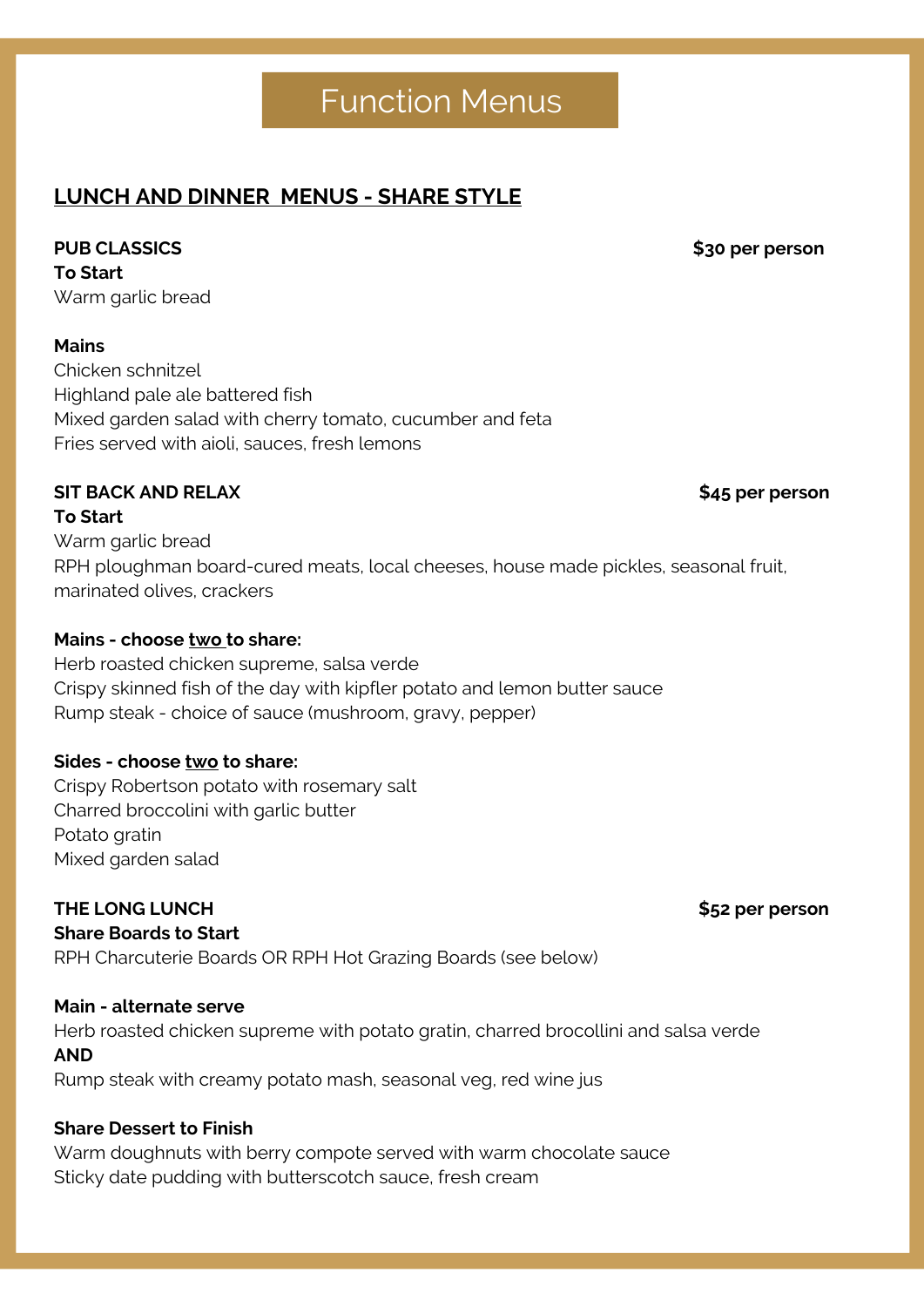# **COCKTAIL PACKAGES**

### **Option 1 \$38 per person**

Ceremony Packages Packages Packages Packages Packages Packages Packages Packages Packages Packages Packages Pa<br>Tanàna amin'ny faritr'i Packages Packages Packages Packages Packages Packages Packages Packages Packages Packa **C**razing table to start 3 canape selections (6 pieces pp)

**Option 2 \$45 per person**

**Option 2 \$39.00 pp** Grazing table to start 3 canape selections (6 pieces pp) and 1 substantial canape selections

### **CANAPE SELECTIONS**

# **Hot Canapes**

Lamb kofta meatballs Salt and pepper squid Moroccan chicken skewers must be dieder must derived a sweet must be dieder must Sticky Korean fried chicken Vegetable spring rolls

# **Cold Canapes**

Three Creeks gin and beetroot cured salmon w/ horseradish cream blinis Roast pumpkin tart with Persian fetta and pine nuts Prosciutto wrapped asparagus with Persian fetta and citrus Lamb meatballs, cheese fondue -tomato sauce Caramelized onion tarts Blistered balsamic truss tomato with basil pesto

# **Substantial Canapes** and herb, basil may be discussed and herb, basil may be discussed and herb. The discussed of  $\mathbb{R}$

Beef or fried chicken sliders Finger sandwiches - chicken, roast beef, smoked salmon Prosciutto wrapped figs with gorgonzola and roasted walnuts Falafel with hummus, tabbouleh and lemon Korean BBQ beef skewers with shallots and sesame Herb and parmesan crumbed fish with tartare sauce and lemon